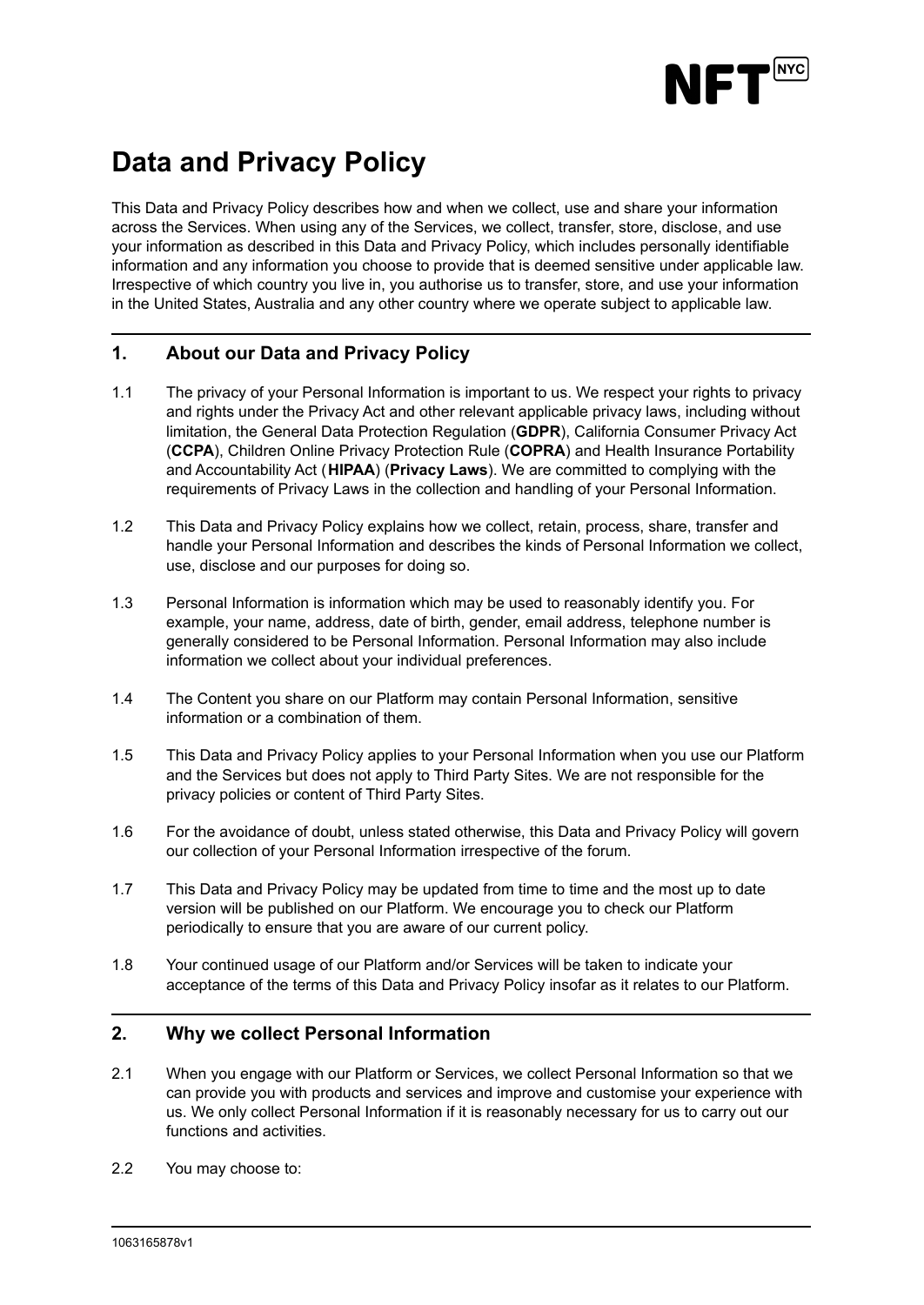- (a) provide a biography or link your social media profiles to your account and publicly accessible profiles in relation to some Services which comprise Personal Information depending on their identifying nature; and
- (b) create your own usernames, which can either be a real name or a pseudonym, and may constitute Personal Information depending on the identifying nature of the username. Usernames and real names may be listed publicly as part of our Services.
- 2.3 The purposes for which we collect and hold your Personal Information include:
	- (c) to deliver our Products and Services to you;
	- (d) to confirm your identity and process your Transactions;
	- (e) to improve our products and services to you;
	- (f) to manage our relationship with you, evaluate our business performance and build our customer database;
	- (g) to provide you with information about our products, services and activities;
	- (h) to enable you to participate in any promotion, competition, survey;
	- (i) to respond to your requests and seek your feedback;
	- (j) to provide and improve technical support and customer service;
	- (k) to conduct research, compare information for accuracy and verification purposes, compile or analyse statistics relevant to the operations of our business;
	- (l) to facilitate our internal business operations, including fulfilment of any legal and regulatory requirements and monitoring, analysing and improving the performance and functionality of our Platform and investigating breaches of or enforcement of any legal terms applicable to our Platform or Services;
	- (m) to protect our Platform or our legal rights including to create backups of our business records;
	- (n) to manage risk and protect our Platform from fraud by verifying your identity and helping to detect and prevent fraudulent use of our Platform;
	- (o) for direct marketing and promotional purposes; and
	- (p) to manage our business, including analysing data collected from our Platform concerning visits and activities of users on our Platform including the Analytics Services. This analysis helps us run our Platform more efficiently and improve and personalise your experience online.
- 2.4 We may use your contact information, such as your email address or phone number, to customize your account or enable certain account features, for example, for login verification. If you provide us with your phone number, you agree to receive text messages to that number from us and third-party services we utilize.
- 2.5 We may use your contact information to send you information about the Services; to market to you; to help prevent spam, fraud, or abuse; and to help others find your account, including through third-party services and client applications. You may use your settings for email and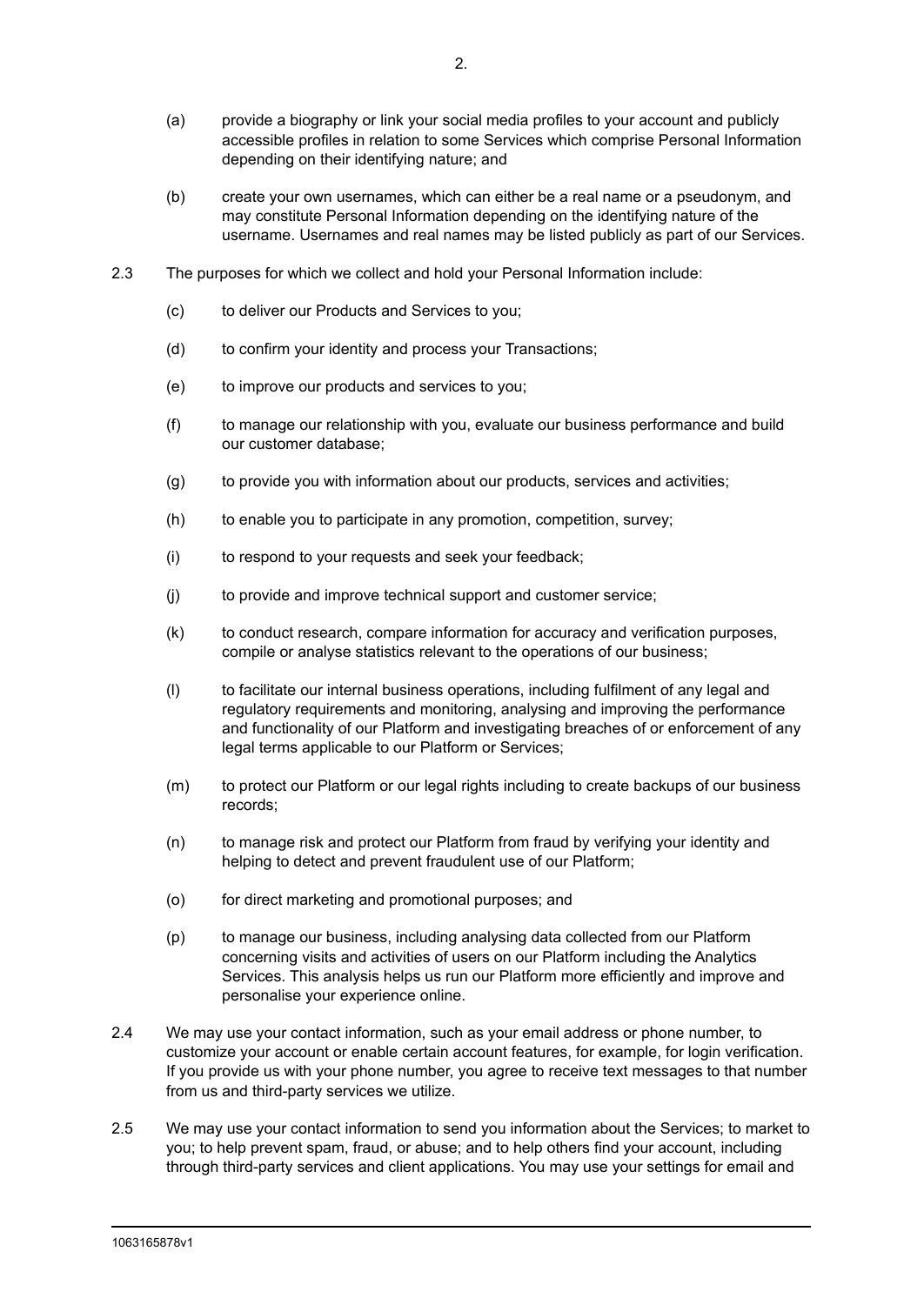mobile notifications to control notifications you receive from us, and may unsubscribe from notifications at any time.

- 2.6 You may choose to provide us with additional information to help improve and personalize your experience across the Services. For example, you may choose to upload and sync your address book so that we can help you find and connect with users you know or help other users find and connect with you. You can delete your imported address book contacts at any time by visiting your privacy settings. If you email us, we may keep your message, email address and contact information to respond to your request.
- 2.7 We provide certain features that allow you to communicate more privately. For example, you can use direct messages to have private conversations with other Users. When you privately communicate with others through our Services, such as by sending and receiving direct messages, we will store and process your communications, and information related to them.

# **3. The Personal Information we collect**

- 3.1 The kinds of Personal Information we collect will depend on the type of interaction you have with us, the Platform or the Services. Generally, the kinds of Personal Information we collect may include:
	- (a) your name, address (postal and residential), email address, telephone number(s), date of birth and gender when you register with us;
	- (b) information from third party sources such as data providers and credit organisations, where permitted by law, including public blockchain data such as your nominated public key for a digital asset wallet;
	- (c) details of the device you have used to access any part of our Platform, including carrier/operating system, connection type, IP address, browser type and referring URLs and other information may be collected and used by us automatically if you use our Platform, through the browser on your device or otherwise;
	- (d) demographic information;
	- (e) location data;
	- (f) your connections with others whose personal information we may collect or hold; and
	- (g) transaction details relating to your use of our Services, including data regarding your feature usage patterns, interactions on our Platform and interactions with us.
- 3.2 Telephone calls to us may also be recorded for training and quality assurance purposes.

# **4. How do we share Personal Information**

- 4.1 We may disclose Personal Information collected from you:
	- (a) to our related entities, Personnel, other companies that provide services to us, sponsors, government agencies or other third parties to satisfy the purposes for which the information was collected (as outlined in clause 2.3 of this Data and Privacy Policy) or for another purpose if that other purpose is closely related to the primary purpose of collection and an individual would reasonably expect us to disclose the information for that secondary purpose;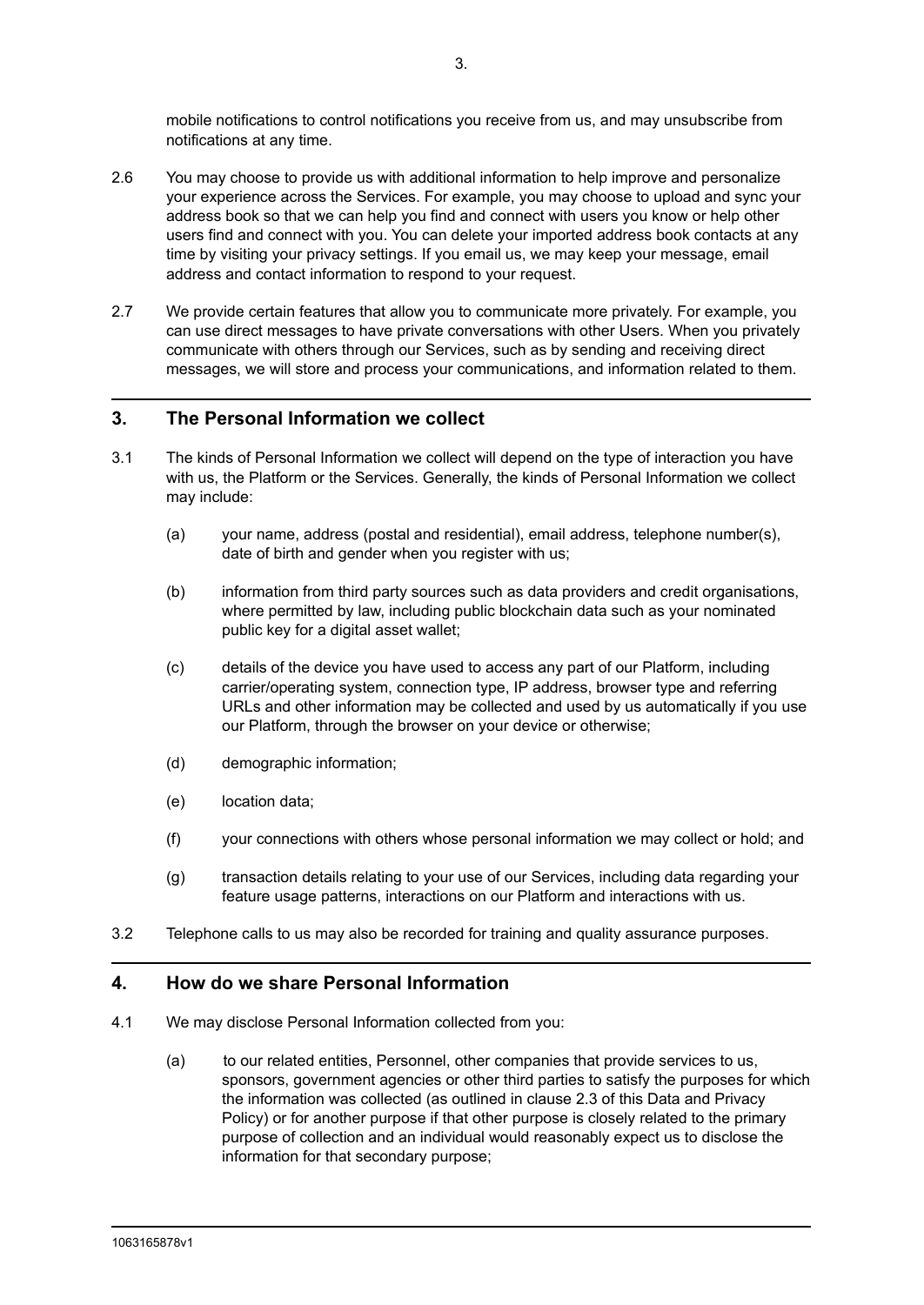- (h) to third parties who help us to verify the identity of our clients and customers, and other software service providers who assist us to provide the services we provide to you;
- (i) to third parties who help us analyse the information we collect so that we can administer, support, improve or develop our business and the services we provide to you including cloud hosting services, off-site back ups and customer support;
- (j) to third parties, including those in the blockchain and fintech industry, marketing and advertising sectors, to use your information in order to let you know about goods and services which may be of interest to you in accordance with, if you are located in Australia, the *SPAM Act 2003* (Cth) and the Privacy Act;
- (k) if you make a payment as part of a Transaction through the Services, we may provide the seller, commerce provider, marketplace, or charity with your name, email address, shipping address, payment information and transaction data to facilitate payment processing, order fulfilment, and dispute resolution (including payment and shipping disputes) and to help prevent, detect, and investigate fraud or other prohibited activities. Please refer to these third parties' privacy policies for information about their information and privacy practices;
- (l) if the disclosure is requested by law enforcement or government agency, or is required by a law, or legal process, such as a subpoena, court or other legal process with which we are required to comply, including in relation to our obligations under the *Anti-Money Laundering and Counter Terrorism Financing Act 2006* (Cth);
- (m) if disclosure is required to enforce the terms of this Data and Privacy Policy or to enforce any of our terms and conditions with you;
- (n) to our professional advisers such as consultants and auditors so that we can meet our regulatory obligations, and administer, support, improve or develop our business;
- (o) to any other person, with your consent (express or implied);
- (p) to facilitate the sale of all or a substantial part of our assets or business or to companies with which we propose to merge or who propose to acquire us and their advisers;
- (q) to protect the interests of our users, clients, customers and third parties from cyber security risks or incidents and other risks or incidents; and
- (r) to maintain the integrity of our Platform and protect our rights, interests and property and those of third parties.
- 4.2 In addition to the above recipients, we will disclose your Personal Information if we are requested to do so under law or to assist law enforcement or if the disclosure is made in connection with either the normal operation of our business in a way that you might reasonably expect, for example, if such disclosure is incidental to IT services being provided to our business or for the resolution of any dispute that arises between you and us. This disclosure may involve your Personal Information being transmitted Overseas.
- 4.3 In the event of a proposed restructure or sale of our business (or part of our business) or where a company proposes to acquire or merge with us, we may disclose Personal Information to the buyer and their advisers without your consent subject to compliance with Privacy Laws. If we sell the business and the sale is structured as a share sale, you acknowledge that this transaction will not constitute the 'transfer' of Personal Information.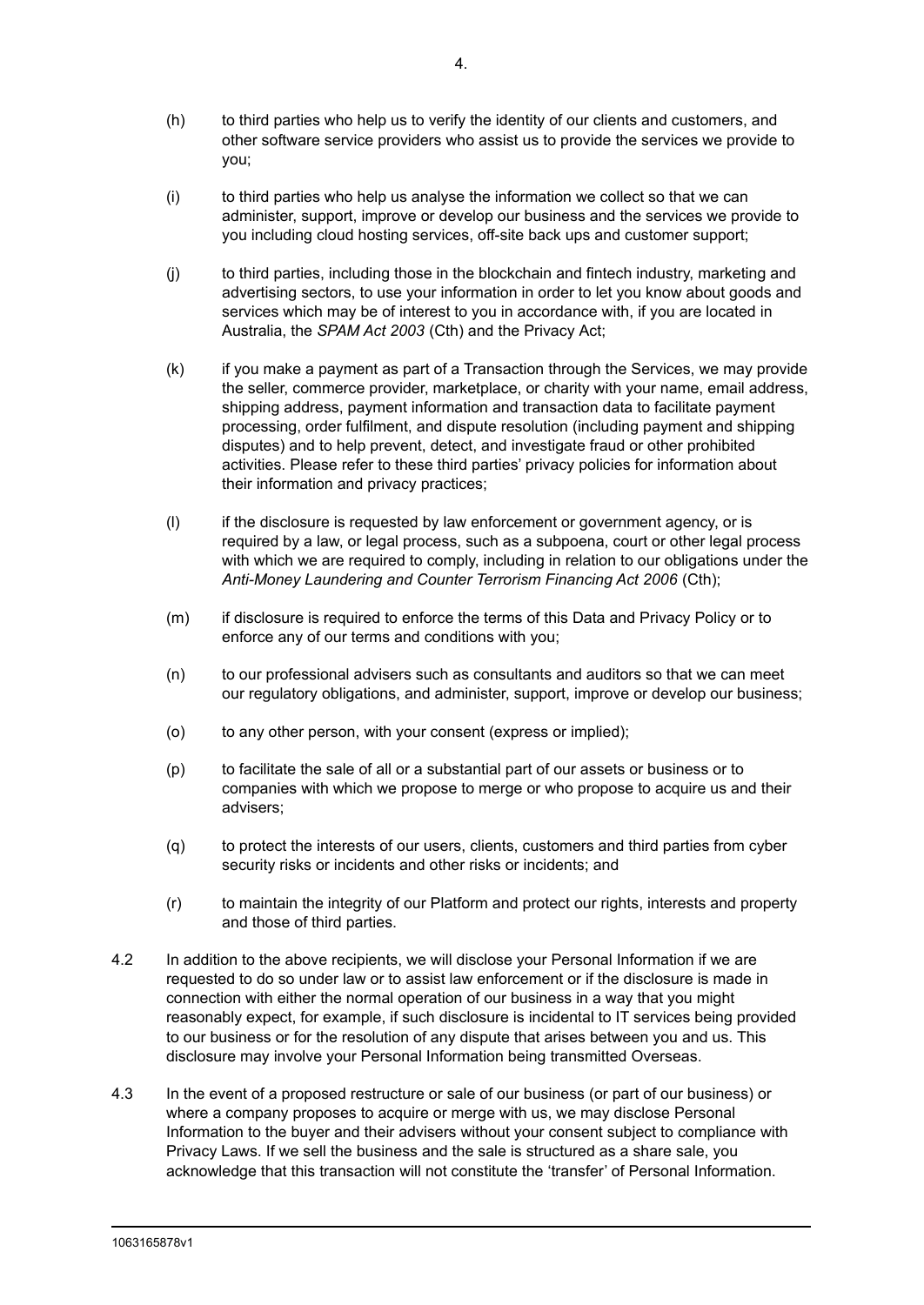4.4 We may disclose de-identified, aggregated data with third parties for marketing, advertising, and analytics purposes. We do not sell or trade your personal information to third parties.

#### **5. How we collect and store data and transmit Personal Information**

- 5.1 We usually collect and store information including in paper, physical and electronic form provided by you when you communicate with us by telephone, email, web-based form, letter, facsimile or other means, including when:
	- (a) you contact us over the phone;
	- (s) we provide you with our Services via telephone, email or our Platform;
	- (t) we provide you with assistance or support for our products or Services;
	- (u) you participate in our functions, events or activities or on our social media pages;
	- (v) you request that we provide you with information concerning our products or Services;
	- (w) you upload or submit information to us or our Platform; or
	- (x) you complete any forms requesting information from you, including on registration with us, complete any survey or provide feedback to us concerning our products or services.
- 5.2 Where practicable we will only collect information from you personally. However, we will also collect your Personal Information through our partners and third parties who supply services to us.
- 5.3 We use our own and third party computer servers including our Platform hosts, data backups and payment gateway(s), which may be located Overseas and your Personal Information will likely be stored and transmitted Overseas as part of the normal operation of our business.
- 5.4 We do not accept responsibility for Personal Information being released to public blockchains through the use of our Platform, including through your choice to share your Personal Information in the Content you post, whether it be through public smart contracts or metadata matching.
- 5.5 We also collect information from your computer or mobile device automatically when you engage with our Platform or Services. This information may include:
	- (a) the date and time of your visit;
	- (y) your domain;
	- (z) locality;
	- (aa) operating system;
	- (bb) the server your computer or mobile is using to access our Platform;
	- (cc) your browser and version number;
	- (dd) search terms you have entered to find our Platform or access our Services;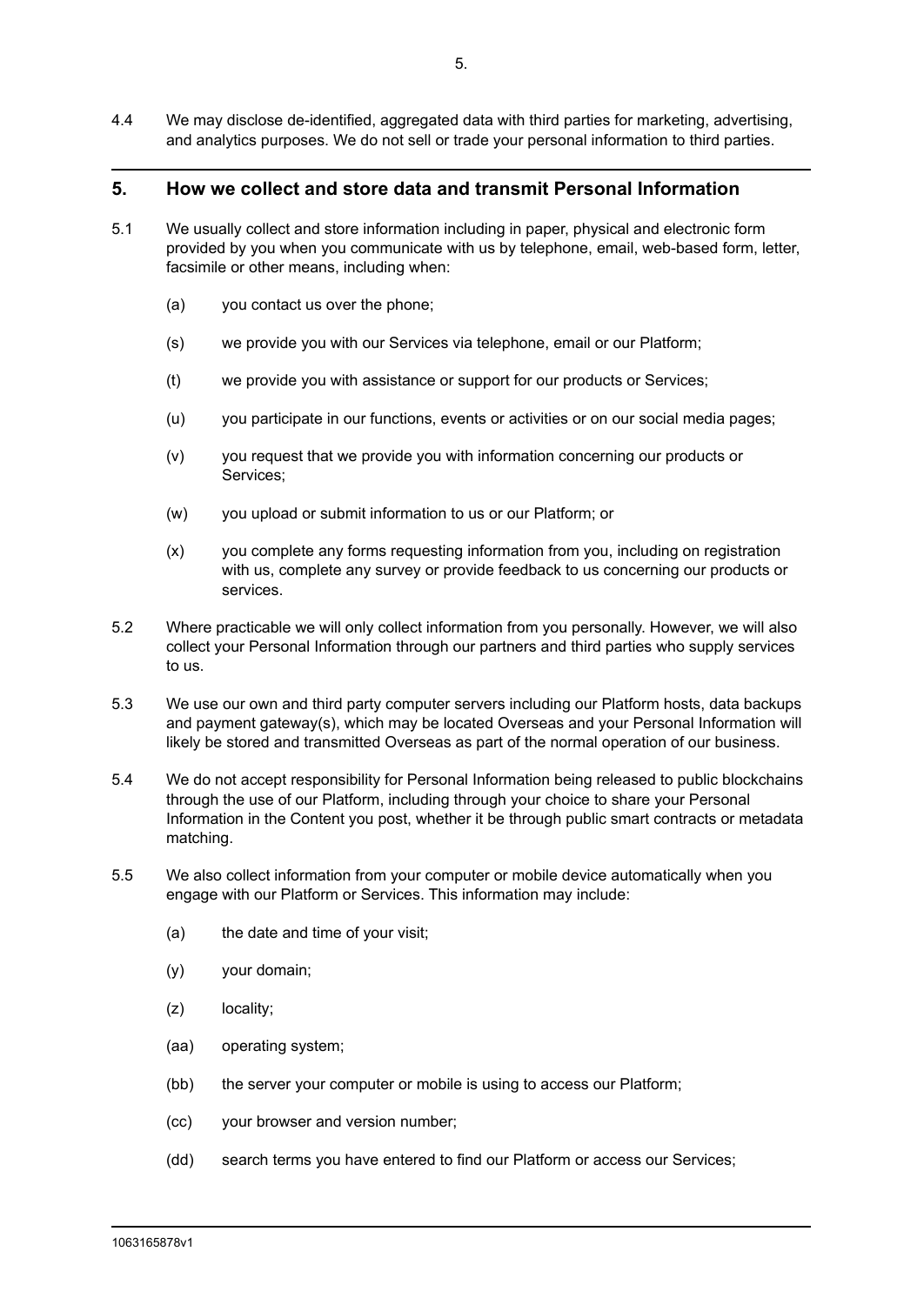- (ee) pages and links you have accessed both on our Platform and on other websites;
- (ff) the last website you visited;
- (gg) the pages of our Platform that you access;
- (hh) the device you use to access our Platform; and
- (ii) your IP Address.
- 5.6 While we do not use some of this information to identify personally, we may record certain information about your use of our Platform such as which pages you visit and the time and date of your visit and that information could potentially be used to identify you.
- 5.7 It may be possible for us to identify you from information collected automatically from your visit(s) to our Platform. If you have registered an account with us, we will able to identify you through your user name and password when you log into our Platform. Further, if you access our Platform via links in an email we have sent you, we will be able to identify you.
- 5.8 The device you use to access our Platform may collect information about you including your location using longitude and latitude co-ordinates obtained through GPS, Wi-Fi or cell site tri-angulation. For information about your ability to restrict the collection and use of such information, please use the settings available on your device.
- 5.9 We may use statistical analytics software tools and software known as cookies which transmit data to third party servers located Overseas. To our knowledge, our analytic providers do not identify individual users or associate your IP Address with any other data held by them.
- 5.10 We will retain your Personal Information for any time period we consider necessary to provide our products and services to you and to comply with our legal obligations. The period may vary depending on the type of Personal Information we hold. If we no longer need your personal information for these purposes we will take steps to destroy the information or ensure it is de-identified. In some circumstances we may be required to retain your Personal Information for a period required by law, for example in connection with Anti-Money Laundering and Counter Terrorism Financing.

#### **6. How we protect your Personal Information**

- 6.1 We will endeavour to take all reasonable steps to keep secure and protect any Personal Information which we hold about you, including:
	- (a) securing our physical premises and digital storage media;
	- (jj) using computer safeguards such as Secure Socket Layer (**SSL**) technology to ensure that your information is encrypted and sent across the Internet securely;
	- (kk) placing password protection and access control over our information technology systems and databases to limit access and protect electronic information from unauthorised interference, access, modification and disclosure; and
	- (ll) taking regular back-ups of our electronic systems.
- 6.2 Notwithstanding that we will take all reasonable steps to keep your Personal Information secure, data transmission over the internet is never guaranteed to be completely secure. When interacting with the blockchain, we will likely not be able to prevent external parties from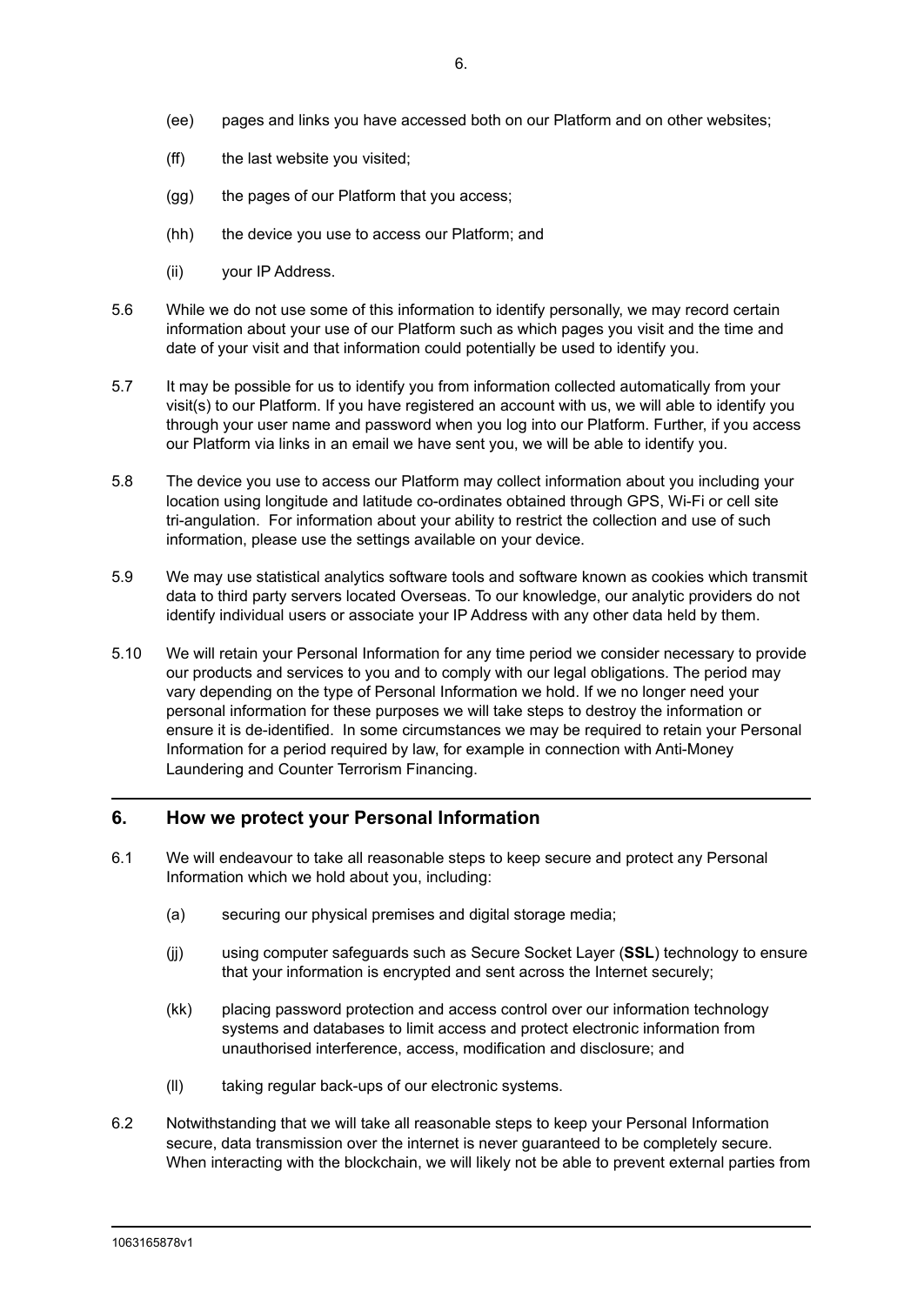processing any personal data which has been written onto the blockchain. We do not and cannot warrant the security of any information you transmit to us or from any online services.

# **7. Use of Cookies**

- 7.1 When you engage with our Platform or the website of any of our partners, we and our partners may use cookies and other tracking technology (**Cookies**) to recognise you and customise your online experience. Cookies are small files that store information on your computer, mobile phone or other device. They enable us to recognise you across different websites, services, devices and/or browsing sessions. Cookies also assist us to customise online content and advertising, save your preferences for future visits to the Platform, measure the effectiveness of our promotions, prevent potential fraud and analyse your and other users' interactions with the Platform.
- 7.2 If you do not wish to grant us the right to use cookies to gather information about you while you are using our Platform, then you may set your browser settings to delete, disable or block certain Cookies. The following browsers have publicly available information about how to adjust cookie preferences: Microsoft Edge, Mozilla Firefox, Google Chrome and Apple Safari.
- 7.3 You may be asked to consent to use of Cookies when you access certain parts of our Platform, for example, when you are asked if you want the Platform to "remember" certain things about you.
- 7.4 Certain aspects and features of the Platform are only available through use of Cookies. If you disable Cookies, your use of the Platform may be limited or not possible or parts of our Platform may not function properly when you use them.
- 7.5 Upon your first visit to our Platform (or the first visit after you delete your Cookies), you may be prompted by a banner to accept our use of Cookies and other tracking technology (**Cookies policy**). Unless you have adjusted your browser setting so that it will refuse cookies and or declined to accept our Cookies policy, our system will issue Cookies when you access our Platform.
- 7.6 Our Platform may contain web beacons (also called single-pixel gifs) or similar technologies (**Web Beacons**) which are electronic images that we use:
	- (a) to help deliver Cookies;
	- (mm) to count users who have visited our Platform; and
	- (nn) in our promotional materials, to determine whether and when you open and act on them.
- 7.7 We may also work with third-parties:
	- (a) to place Web Beacons on their websites or in their promotional materials as part of our business development and data analysis; and
	- (oo) to allow Web Beacons to be placed on our Platform from Analytics Services to help us compile aggregated statistics about the effectiveness of our promotional campaigns or other operations.
- 7.8 The Web Beacons of Analytics Services may enable such providers to place Cookies or other identifiers on your device, through which they may collect information about your online activities across applications, websites or other products.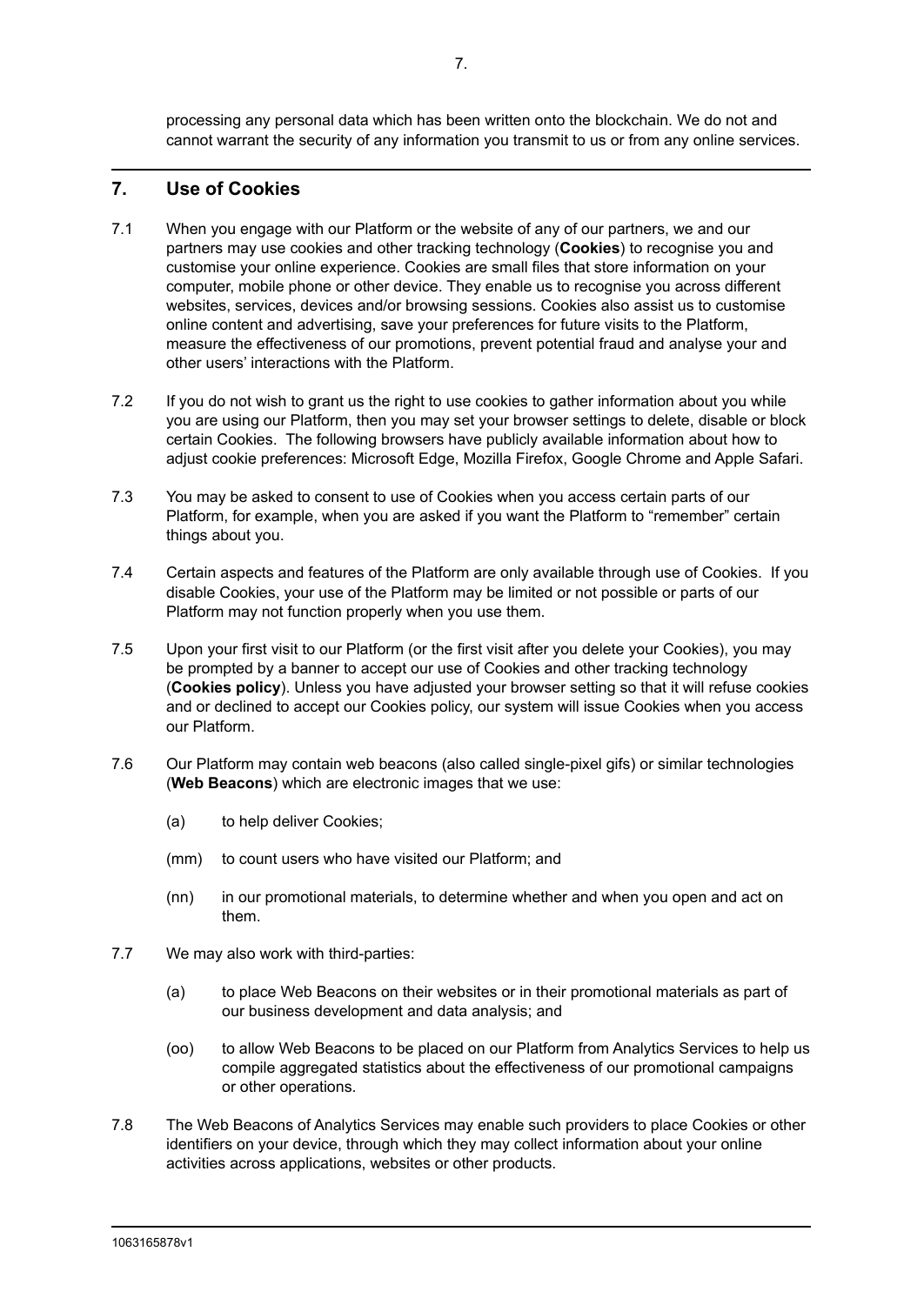# **8. How we use Personal Information for communicating with you and direct marketing**

- 8.1 We may communicate with you by email, SMS or push notification, to inform you about existing and new products and services that may be of interest to you including administering contests, promotions, surveys or other site features.
- 8.2 We will ensure that any email we send as direct marketing complies with the *SPAM Act 2003* (Cth) and contain an 'unsubscribe' option so that you can remove yourself from any further marketing communications. To opt-out of communications via SMS, reply with "STOP". You may decline marketing messages sent by push notifications by refusing the relevant permission in your phone or tablet settings, however this setting will prevent you from receiving other messages from us via push notification. You may also opt-out of receiving marketing materials from us using the contact details set out below or adjusting your user dashboard on our Platform.
- 8.3 You can also call or write to us to request that your details be removed from our direct marketing list. We will endeavour to remove your details from our direct marketing list within a reasonable time (ordinarily **5 Business Days**).
- 8.4 Our direct marketing list may be operated by software and servers located Overseas and your Personal Information may be sent Overseas as part of our marketing.
- 8.5 We will also send communications that are required or necessary to send to users of our Platform that contain information about important changes or developments to or the operation of the Platform or as well as other communications you request from us. You may not opt out of receiving these communications but you may be able to adjust the media and format through which you receive these notices.

## **9. Not identifying yourself**

- 9.1 It may be impracticable to deal with you on an anonymous basis or using a pseudonym.
- 9.2 We may be able to provide you with limited information in the absence of your identifying yourself but generally we will be unable to provide you with any information, goods and/or services unless you have identified yourself.

# **10. How to access or correct your Personal Information or make an enquiry or complaint**

- 10.1 If you have any queries in relation to this policy, wish to access or correct the Personal Information we hold about you, or make a complaint, please contact us in writing at:
	- Email: contact@peoplebrowsr.com; or
	- Mail: Privacy Officer

PeopleBrowsr Pty Ltd.

Suite 4, Level 33, 88 Philip Street, Sydney NSW 2000

10.2 We aim to acknowledge receipt of all privacy complaints from you within 5 working days and resolve all complaints within **30 Business Days**. Where we cannot resolve a complaint within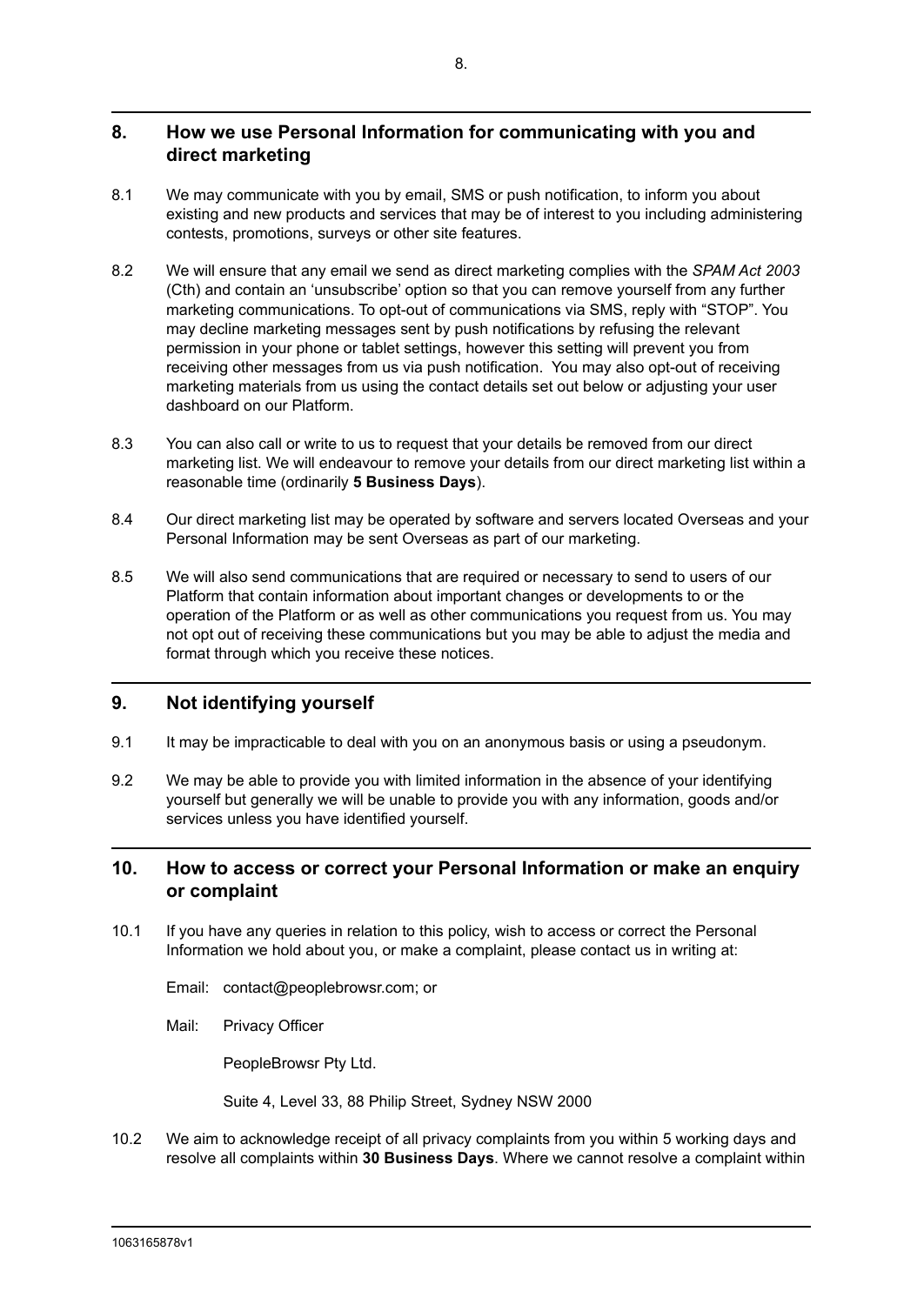that period, we will notify you of the reason for the delay as well as advising the time by which we expect to resolve the complaint.

- 10.3 In order to disclose information to you in response to a request for access we may require you to provide us with certain information to verify your identity. There are exceptions under Privacy Laws which may affect your right to access your Personal Information – these exceptions include where (amongst other things):
	- (a) access would pose a serious threat to the life, health or safety of any individual;
	- (pp) access would have an unreasonable impact on the privacy of others;
	- (qq) the request for access is frivolous or vexatious;
	- (rr) the information relates to existing or anticipated legal proceedings between you and us and the information would not otherwise be accessible by the process of discovery;
	- (ss) giving access would reveal our intentions in relation to negotiations with you;
	- (tt) giving access would be unlawful;
	- (uu) denying access is required or authorised by or under an Australian law or a court/tribunal;
	- (vv) the information relates to commercial sensitive decision making process; or
	- (ww) giving access would prejudice enforcement related action.
- 10.4 We may (depending on the request) charge you a fee to access the Personal Information. We will inform you of any fees payable in respect of accessing your Personal Information prior to actioning your request. All requests for Personal Information will be handled in a reasonable period of time (within 30 calendar days after the request is made).
- 10.5 If you wish to have your Personal Information deleted, please contact us using the details above and we will take reasonable steps to delete the information (unless we are obliged to keep it for legal or auditing purposes). To the extent that any Personal Information is stored on a blockchain it may be impracticable, unfeasible or impossible to delete.
- 10.6 In the event that you believe that there has been a breach of Privacy Laws, we invite you to contact us as soon as possible.
- 1.2 If you are not satisfied with our handling of a complaint or the outcome of a complaint you may make an application to:
	- (a) the Office of the Australian Information Commissioner by visiting www.oaic.gov.au, emailing enquiries@oaic.gov.au; or writing to GPO Box 5218 Sydney NSW 2001; or
	- (b) the Privacy Commissioner in your State or Territory.
- 1.3 You may also view, access, edit or delete (to the extent possible) your Personal Information through your user account on our Platform. There will be certain data or information that may not be edited or deleted for you to be able to access our Platform, for example your digital wallet address.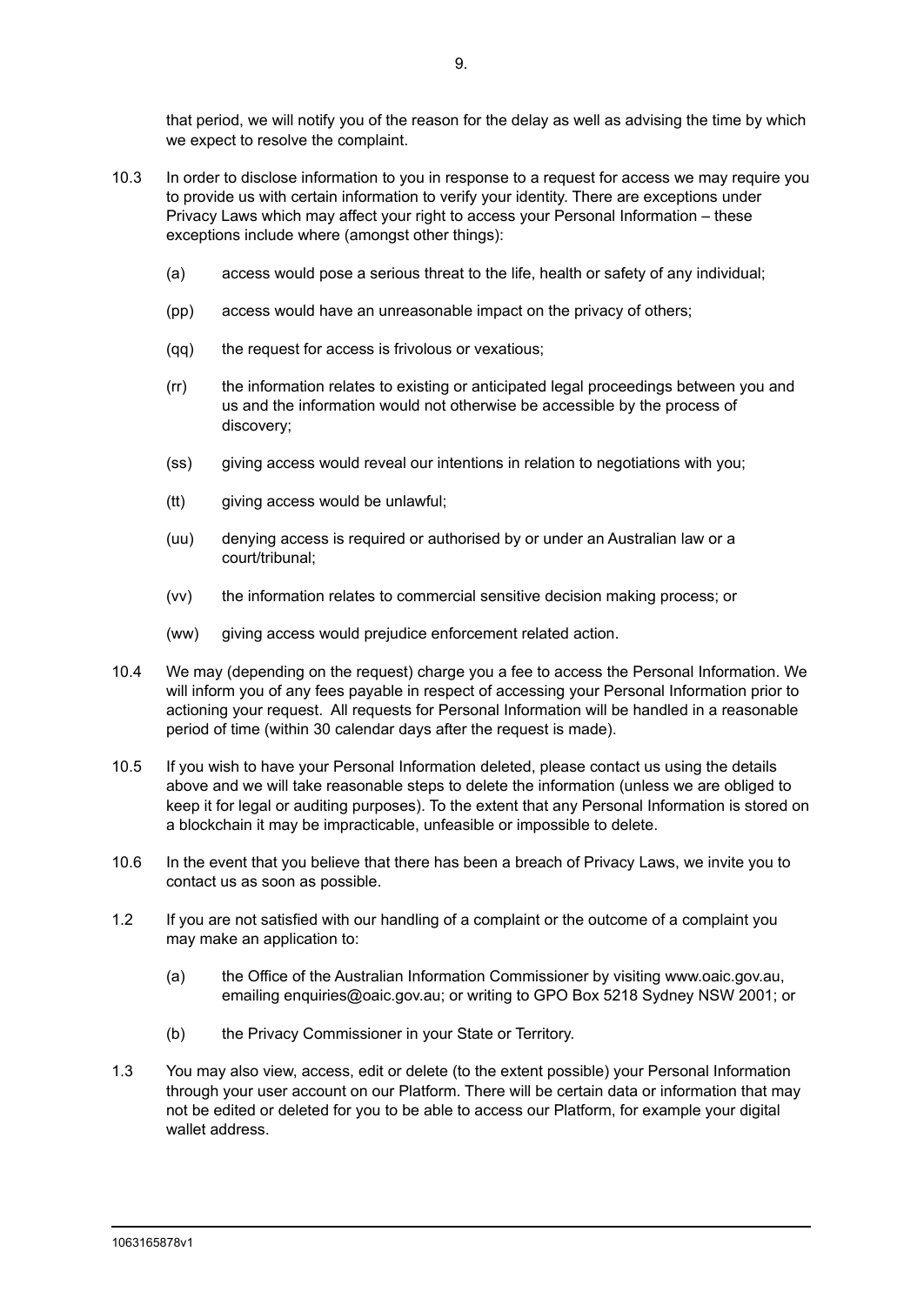# **11. Notifiable Data Breach**

- 1.4 We comply with the Notifiable Data Breaches Scheme (**NDB**) which forms part of the *Privacy Act*.
- 1.5 The NDB requires that where a data breach is likely to result in serious harm to any individuals to whom the information relates, we are required to notify those individuals and the Office of the Australian Information Commissioner.
- 1.6 The NDB provides greater protection to the Personal Information of consumers, greater transparency in the way organisations like us respond to data breaches and give you the opportunity to minimise the damage caused by any unauthorised use of your Personal Information.

# **12. Changes to this Data and Privacy Policy**

- 1.7 We may amend this Data and Privacy Policy from time to time at our sole discretion, particularly where we need to take into account and cater for any:
	- (a) business developments; or
	- (b) legal or regulatory developments.
- 1.8 If we make changes, we will notify you by revising the date at the top of the Data and Privacy Policy and, in some cases, may provide you with additional notice (such as adding a statement to the Platform or sending you a notification). We recommend you review the Data and Privacy Policy whenever you access the Services or otherwise interacts with us to stay informed about our information practices and the ways you can help us to protect your privacy.

## **13. Information for EU citizens**

13.1 For more information on how we process your Personal Information and information about your rights and legal bases according to GDPR, please visit [www.peoplebrowsr.com/privacy](http://www.peoplebrowsr.com/privacy). There you will find information on your rights according to GDPR, contact details of the controller and the EU representative.

## **14. Definitions**

14.1 In this Data and Privacy Policy:

**Analytics Services** means any third party website analytics provider and includes, but is not limited to Google Analytics and HubSpot;

**IP Address** means a number automatically assigned to your computer which is required when you are using the internet and which may be able to be used to identify you;

**Overseas** means any place or country other than Australia and includes, but is not limited to the following countries: United States of America, United Kingdom, Canada;

**Personal Information** has the meaning set out in the Privacy Act;

**Privacy Act** means the *Privacy Act 1988* (Cth) as amended from time to time; and